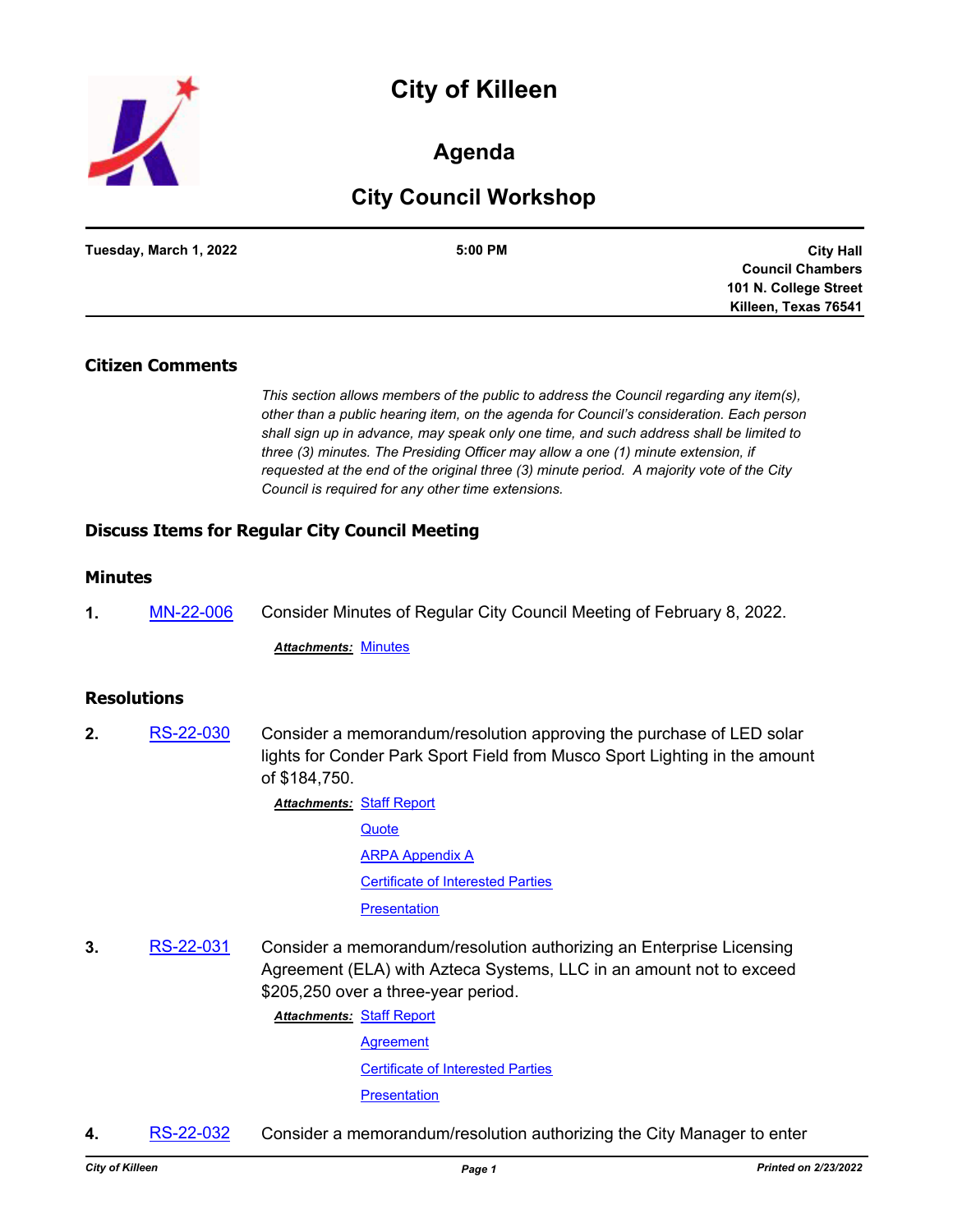into an Advance Funding Agreement with the Texas Department of Transportation for the WS Young and Little Nolan Road Traffic Signal HSIP Grant Project.

**Attachments: [Staff Report](http://killeen.legistar.com/gateway.aspx?M=F&ID=4fba92ae-961e-489a-91d8-f5f99cfa8390.pdf)** 

[Project Budget](http://killeen.legistar.com/gateway.aspx?M=F&ID=e983bd93-07c1-4701-84b9-64f639878adb.pdf) **[Agreement](http://killeen.legistar.com/gateway.aspx?M=F&ID=52480a64-e600-43ad-99f7-8454e3c8bc88.pdf)** 

**[Presentation](http://killeen.legistar.com/gateway.aspx?M=F&ID=1be771a8-e54f-4643-90be-015b692eec52.pdf)** 

**5.** [RS-22-033](http://killeen.legistar.com/gateway.aspx?m=l&id=/matter.aspx?key=5978) Consider a memorandum/resolution authorizing the execution of Amendment No. 1 to the Professional Services Agreement with Kimley-Horn and Associates, Inc., in the amount of \$12,000 for the Little Nolan Rd-WS Young Traffic Signal Project.

**Attachments: [Staff Report](http://killeen.legistar.com/gateway.aspx?M=F&ID=d62ec1b0-16f1-4aee-8708-f54e90cb4fa0.pdf)** 

- **[Agreement](http://killeen.legistar.com/gateway.aspx?M=F&ID=7c3455d8-4a2e-4d6b-8d09-9c6026575f01.pdf)** [Amendment No. 1](http://killeen.legistar.com/gateway.aspx?M=F&ID=e1264ff7-4701-4c1b-8e1f-d98f224ea1e5.pdf) [Proposal](http://killeen.legistar.com/gateway.aspx?M=F&ID=6bfbf50e-730e-42b3-9422-13ac083eb133.pdf) [Certificate of Interested Parties](http://killeen.legistar.com/gateway.aspx?M=F&ID=aaf11bed-2007-4986-8c7c-e612290bc0cf.pdf) **[Presentation](http://killeen.legistar.com/gateway.aspx?M=F&ID=39346fdb-87e1-4155-9693-f7a5d2f8e57c.pdf)**
- **6.** [RS-22-034](http://killeen.legistar.com/gateway.aspx?m=l&id=/matter.aspx?key=5995) Consider a memorandum/resolution authorizing an Interlocal Agreement with Bell County for the relocation of the Bell County Killeen Annex. *Attachments:* [Staff Report](http://killeen.legistar.com/gateway.aspx?M=F&ID=7973aa19-eacc-4188-a131-443154a4ba28.pdf)
- **7.** [RS-22-035](http://killeen.legistar.com/gateway.aspx?m=l&id=/matter.aspx?key=6016) Consider a memorandum/resolution to appoint a Presiding Municipal Court Judge.

*Attachments:* [Staff Report](http://killeen.legistar.com/gateway.aspx?M=F&ID=dc4cb3d1-632a-4e7d-b261-d819f0045370.pdf)

### **Public Hearings**

**8.** [PH-22-017](http://killeen.legistar.com/gateway.aspx?m=l&id=/matter.aspx?key=5950) HOLD a public hearing and consider an ordinance requested by Russell and Oteeka Davis (Case #FLUM 22-08) to amend the Comprehensive Plan's Future Land Use Map (FLUM) from 'Residential Mix' (R-MIX) to 'General Commercial' (GC), being approximately 0.22 acres out of the Spofford Addition, Block D, part of Lot 8. The property is addressed as 409 761st Tank Battalion Avenue, Killeen, Texas.

**Attachments: [Staff Report](http://killeen.legistar.com/gateway.aspx?M=F&ID=031f4742-df33-47f3-8808-40f83f45d7b5.pdf)** 

- [Maps](http://killeen.legistar.com/gateway.aspx?M=F&ID=15d965c3-7c07-4210-bef5-7810864ca0ea.pdf) **[Minutes](http://killeen.legistar.com/gateway.aspx?M=F&ID=5a99fabc-9085-4289-9d07-298561f1045c.pdf) [Ordinance](http://killeen.legistar.com/gateway.aspx?M=F&ID=033369cd-38d6-4536-b3ad-9c44afd8349a.pdf) [Presentation](http://killeen.legistar.com/gateway.aspx?M=F&ID=333e9fdd-05a2-48d6-98c7-80e377c72e57.pdf)**
- **9.** [PH-22-018](http://killeen.legistar.com/gateway.aspx?m=l&id=/matter.aspx?key=5949) HOLD a public hearing and consider an ordinance requested by Russell and Oteeka Davis, (Case #Z22-07), to rezone approximately 0.22 acres out of the Spofford Addition, Block D, part of Lot 8, from "R-3" (Multifamily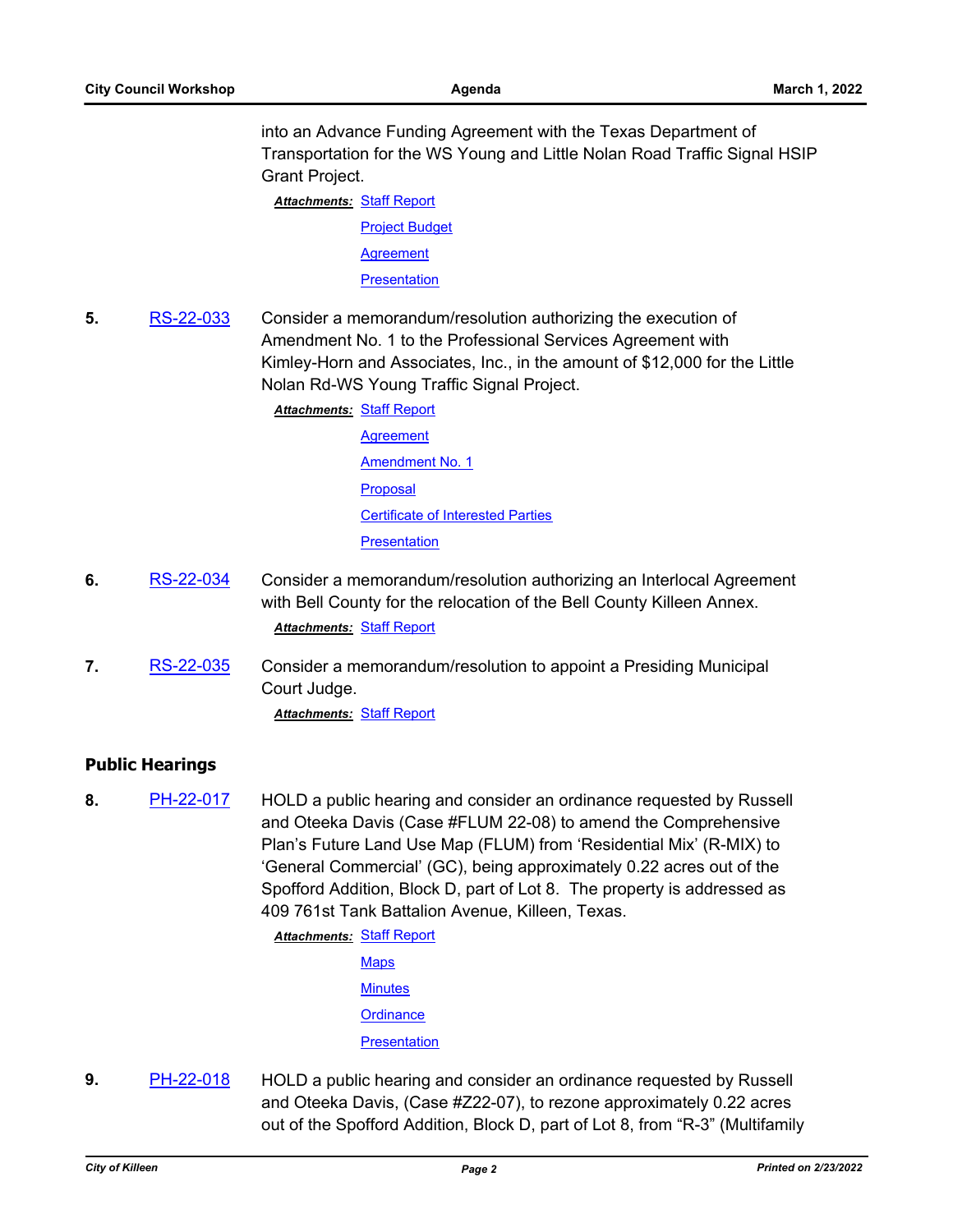Residential District) to "B-5" (Business District). The property is addressed as 409 761st Tank Battalion Avenue, Killeen, Texas.

**Attachments: [Staff Report](http://killeen.legistar.com/gateway.aspx?M=F&ID=f6b027b4-37a8-4fe1-bd67-54bc46cb0f98.pdf) [Maps](http://killeen.legistar.com/gateway.aspx?M=F&ID=54352a3d-dc6a-4f14-94f9-3dfda224f871.pdf) [Minutes](http://killeen.legistar.com/gateway.aspx?M=F&ID=5cb3c470-ce7c-48c5-8f80-dbdee5860e04.pdf)** [Site Photos](http://killeen.legistar.com/gateway.aspx?M=F&ID=ad08ccfa-7752-4feb-a289-5c306debdcd8.pdf) **[Ordinance](http://killeen.legistar.com/gateway.aspx?M=F&ID=c7681cb0-d59e-4b13-a39f-2155636a6bd9.pdf) [Considerations](http://killeen.legistar.com/gateway.aspx?M=F&ID=4b30d031-88a7-47b5-91ba-126aa13586ba.pdf) [Presentation](http://killeen.legistar.com/gateway.aspx?M=F&ID=d91aab24-3414-4799-9c9b-88005a4b93af.pdf)** 

**10.** [PH-22-019](http://killeen.legistar.com/gateway.aspx?m=l&id=/matter.aspx?key=5951) HOLD a public hearing and consider an ordinance requested by Magdy Abadir, on behalf of Carmen Figueroa (Case #Z22-08), to rezone approximately 0.776 acres out of the Kinderland Addition Phase Two, Block 01, Lot 01, from "B-DC" (Business Day Care District) to "R-1" (Single-Family Residential District). The property is located at 1303 Trimmier Road, Killeen, Texas.

> [Staff Report](http://killeen.legistar.com/gateway.aspx?M=F&ID=4fe2cfed-32ac-4daa-8449-904ab6ba3adc.pdf) *Attachments:* **[Maps](http://killeen.legistar.com/gateway.aspx?M=F&ID=df72ce5d-3035-4107-ab83-f9cbc4292985.pdf) [Minutes](http://killeen.legistar.com/gateway.aspx?M=F&ID=3e52be35-370b-4596-aec3-25e156263743.pdf) [Ordinance](http://killeen.legistar.com/gateway.aspx?M=F&ID=cc731b99-2270-480c-9e37-5f0351a38b2e.pdf)** [Site Photos](http://killeen.legistar.com/gateway.aspx?M=F&ID=2ff2e4ee-eda4-46f5-947c-b95b53f5c8bc.pdf) **[Considerations](http://killeen.legistar.com/gateway.aspx?M=F&ID=df81ce7b-e7cf-46b3-b2aa-dae8d6687d69.pdf)**

> > [Response](http://killeen.legistar.com/gateway.aspx?M=F&ID=cb282190-d44f-4d9a-a86f-b0a0ae224819.pdf)

**[Presentation](http://killeen.legistar.com/gateway.aspx?M=F&ID=f680ad04-e6ea-47bc-8aba-c71edad21d78.pdf)** 

**11.** [PH-22-020](http://killeen.legistar.com/gateway.aspx?m=l&id=/matter.aspx?key=5952) HOLD a public hearing and consider an ordinance requested by Jim Wright, on behalf of Kerry Property, LLC (Case #Z22-09), to rezone a part of approximately 3.04 acres out of the Neimac Addition Phase Two Amending, Block 1, Lot 3A, from "B-3" (Local Business District) to "B-4" (Business District). The property is located at 3000 W. Stan Schlueter Loop, Suites 108-109, Killeen, Texas.

> **Attachments: [Staff Report](http://killeen.legistar.com/gateway.aspx?M=F&ID=9c69ea36-1868-4e17-b857-f4eac809ae56.pdf) [Maps](http://killeen.legistar.com/gateway.aspx?M=F&ID=d0814429-3b4c-4875-a131-a3d175a33d39.pdf) [Site Photos](http://killeen.legistar.com/gateway.aspx?M=F&ID=cf053b98-6570-4eed-929d-e04e552c7798.pdf) [Minutes](http://killeen.legistar.com/gateway.aspx?M=F&ID=5e0ef2bb-7359-4b54-906b-01a90798ea36.pdf) [Ordinance](http://killeen.legistar.com/gateway.aspx?M=F&ID=17f94ab0-0229-4b67-a8fb-de77b13d78ae.pdf) [Considerations](http://killeen.legistar.com/gateway.aspx?M=F&ID=fa99d686-823c-4ead-ac53-48f1058772b6.pdf) [Presentation](http://killeen.legistar.com/gateway.aspx?M=F&ID=fbd1b4fd-8afb-4ce6-ab6a-7f6b167700a5.pdf)**

### **Councilmember Requests for Future Agenda Items**

**12.** [RQ-22-004](http://killeen.legistar.com/gateway.aspx?m=l&id=/matter.aspx?key=5981) Process to Select District 2 Candidate